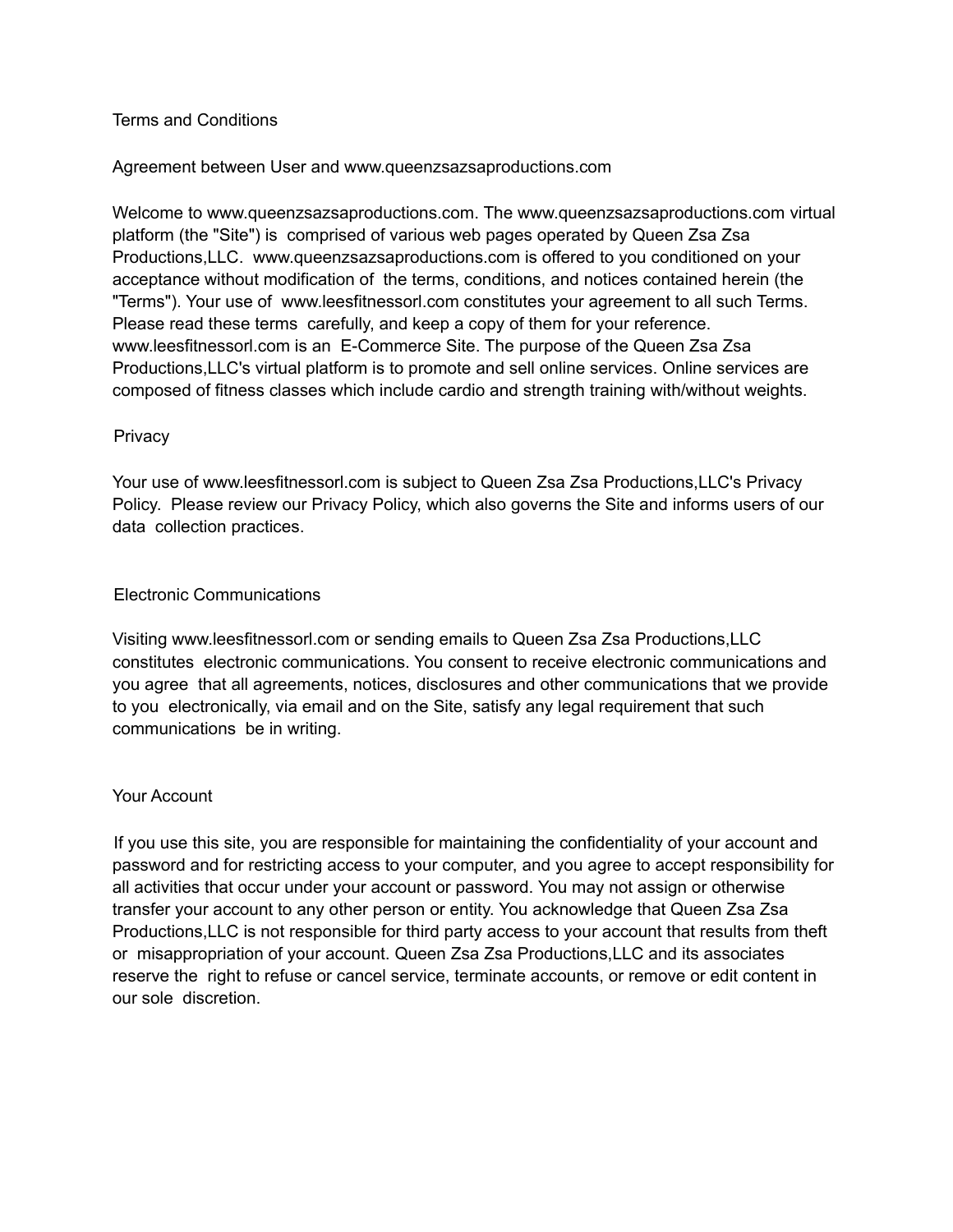Children Under Thirteen

Queen Zsa Zsa Productions,LLC does not knowingly collect, either online or offline, personal information from persons under the age of thirteen. If you are under 18, you may use www.queenzsazsaproductions.com only with permission of a parent or guardian.

#### Cancellation/Refund Policy

No refunds/returns ( exchanges allowed)

Links to Third Party Sites/Third Party Services

www.queenzsazsaproductions.com may contain links to other virtual platforms ("Linked Sites"). The Linked Sites are not under the control of Queen Zsa Zsa Productions,LLC and Queen Zsa Zsa Productions,LLC is not responsible for the contents of any Linked Site, including without limitation any link contained in a Linked Site, or any changes or updates to a Linked Site.Queen Zsa Zsa Productions,LLC is providing these links to you only as a convenience, and the inclusion of any link does not imply endorsement byQueen Zsa Zsa Productions,LLC of the site or any association with its operators.

Certain services made available via www.queenzsazsaproductions.com are delivered by third party sites and organizations. By using any product, service or functionality originating from the www.queenzsazsaproductions.com domain, you hereby acknowledge and consent that Queen Zsa Zsa Productions,LLCmay share such information and data with any third party with whom Queen Zsa Zsa Productions,LLC has a contractual relationship to provide the requested product, service or functionality on behalf of www.queenzsazsaproductions.com users and customers.

No Unlawful or Prohibited Use/Intellectual Property

You are granted a non-exclusive, non-transferable, revocable license to access and use www.queenzsazsaproductions.com strictly in accordance with these terms of use. As a condition of your use of the Site, you warrant to Queen Zsa Zsa Productions,LLC that you will not use the Site for any purpose that is unlawful or prohibited by these Terms. You may not use the Site in any manner which could damage, disable, overburden, or impair the Site or interfere with any other party's use and enjoyment of the Site. You may not obtain or attempt to obtain any materials or information through any means not intentionally made available or provided for through the Site. All content included as part of the Service, such as text, graphics, logos, images, as well as the compilation thereof, and any software used on the Site, is the property of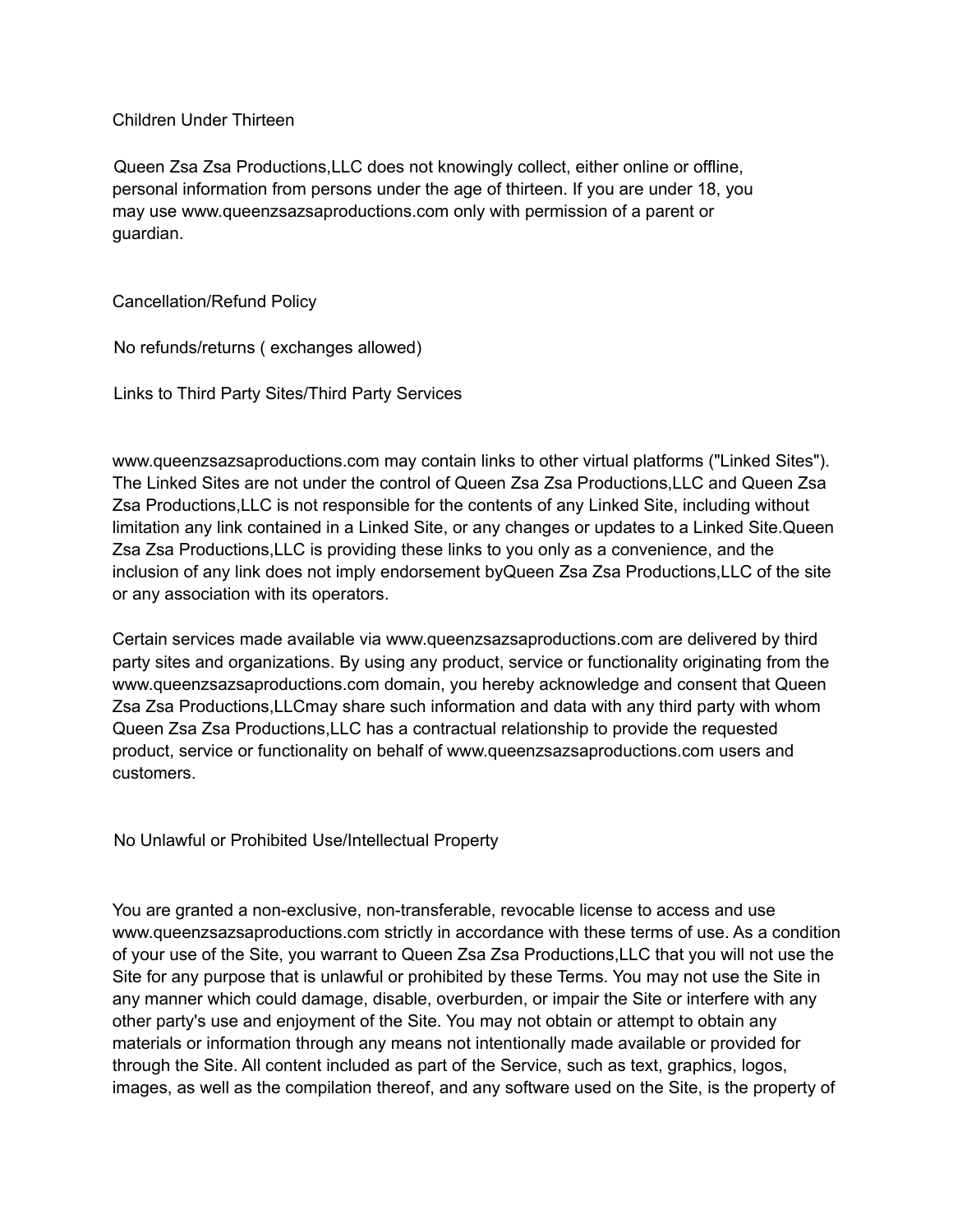Queen Zsa Zsa Productions,LLC or its suppliers and protected by copyright and other laws that protect intellectual property and proprietary rights. You agree to observe and abide by all copyright and other proprietary notices,legends or other restrictions contained in any such content and will not make any changes thereto. You will not modify, publish, transmit, reverse engineer, participate in the transfer or sale, create derivative works, or in any way exploit any of the content, in whole or in part, found on the Site. Queen Zsa Zsa Productions,LLC content is not for resale. Your use of the Site does not entitle you to make any unauthorized use of any protected content, and in particular you will not delete or alter any proprietary rights or attribution notices in any content. You will use protected content solely for your personal use, and will make no other use of the content without the express written permission of Queen Zsa Zsa Productions,LLC and the copyright owner. You agree that you do not acquire any ownership rights in any protected content. We do not grant you any licenses, express or implied, to the intellectual property of Queen Zsa Zsa Productions,LLC or our licensors except as expressly authorized by these Terms.

### Use of Communication Services

The Site may contain bulletin board services, chat areas, news groups, forums, communities, personal web pages, calendars, and/or other message or communication facilities designed to enable you to communicate with the public at large or with a group (collectively, "Communication Services"). You agree to use the Communication Services only to post, send and receive messages and material that are proper and related to the particular Communication Service. By way of example, and not as a limitation, you agree that when using a Communication Service, you will not: defame, abuse, harass, stalk, threaten or otherwise violate the legal rights (such as rights of privacy and publicity) of others; publish, post, upload, distribute or disseminate any inappropriate, profane, defamatory, infringing, obscene, indecent or unlawful topic, name, material or information; upload files that contain software or other material protected by intellectual property laws (or by rights of privacy of publicity) unless you own or control the rights thereto or have received all necessary consents; upload files that contain viruses, corrupted files, or any other similar software or programs that may damage the operation of another's computer; advertise or offer to sell or buy any goods or services for any business purpose, unless such Communication Service specifically allows such messages; conduct or forward surveys, contests, pyramid schemes or chain letters; download any file posted by another user of a Communication Service that you know, or reasonably should know, cannot be legally distributed in such manner; falsify or delete any author attributions, legal or other proper notices or proprietary designations or labels of the origin or source of software or other material contained in a file that is uploaded; restrict or inhibit any other user from using and enjoying the Communication Services; violate any code of conduct or other guidelines which may be applicable for any particular Communication Service; harvest or otherwise collect information about others, including e-mail addresses, without their consent; violate any applicable laws or regulations.

Queen Zsa Zsa Productions,LLC has no obligation to monitor the Communication Services. However, Queen Zsa Zsa Productions,LLC reserves the right to review materials posted to a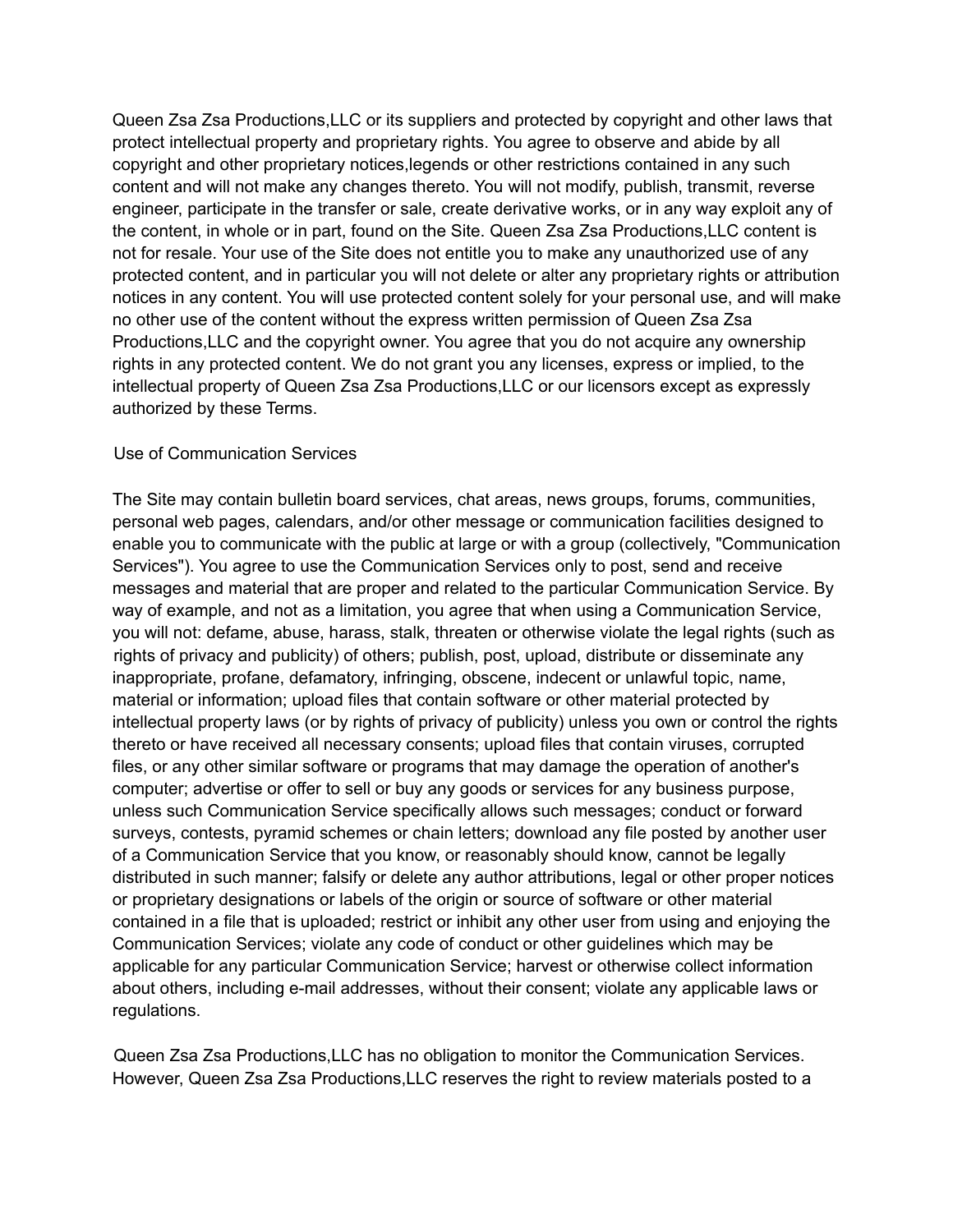Communication Service and to remove any materials in its sole discretion. Queen Zsa Zsa Productions,LLC reserves the right to terminate your access to any or all of the Communication Services at any time without notice for any reason whatsoever.

Queen Zsa Zsa Productions,LLC reserves the right at all times to disclose any information as necessary to satisfy any applicable law, regulation, legal process or governmental request, or to edit, refuse to post or to remove any information or materials, in whole or in part, in Queen Zsa Zsa Productions,LLC's sole discretion. Always use caution when giving out any personally identifying information about yourself or your children in any Communication Service. Queen Zsa Zsa Productions,LLC does not control or endorse the content, messages or information found in any Communication Service and, therefore, Queen Zsa Zsa Productions,LLC specifically disclaims any liability with regard to the Communication Services and any actions resulting from your participation in any Communication Service. Managers and hosts are not authorized Queen Zsa Zsa Productions,LLC spokespersons, and their views do not necessarily reflect those of Queen Zsa Zsa Productions,LLC. Materials uploaded to a Communication Service may be subject to posted limitations on usage, reproduction and/or dissemination. You are responsible for adhering to such limitations if you upload the materials. Materials Provided to www.leesfitnessorl.com or Posted on Any Queen Zsa Zsa Productions,LLC Web Page Queen Zsa Zsa Productions,LLC does not claim ownership of the materials you provide to [www.queenzsazsaproductions.com](http://www.queenzsazsaproductions.com) (including feedback and suggestions) or post, upload, input or submit to any Queen Zsa Zsa Productions,LLC Site or our associated services (collectively "Submissions"). However, by posting, uploading, inputting, providing or submitting your Submission you are granting Queen Zsa Zsa Productions,LLC, our affiliated companies and necessary sublicensees permission to use your Submission in connection with the operation of their Internet businesses including, without limitation, the rights to: copy, distribute, transmit, publicly display, publicly perform, reproduce, edit, translate and reformat your Submission; and to publish your name in connection with your Submission. No compensation will be paid with respect to the use of your Submission, as provided herein.

Queen Zsa Zsa Productions,LLC is under no obligation to post or use any Submission you may provide and may remove any Submission at any time in Queen Zsa Zsa Productions,LLC's sole discretion.By posting, uploading, inputting, providing or submitting your Submission you warrant and represent that you own or otherwise control all of the rights to your Submission as described in this section including, without limitation, all the rights necessary for you to provide, post, upload, input or submit the Submissions.

### International Users

The Service is controlled, operated and administered by Queen Zsa Zsa Productions,LLC from our offices within the USA. If you access the Service from a location outside the USA, you are responsible for compliance with all local laws. You agree that you will not use the Queen Zsa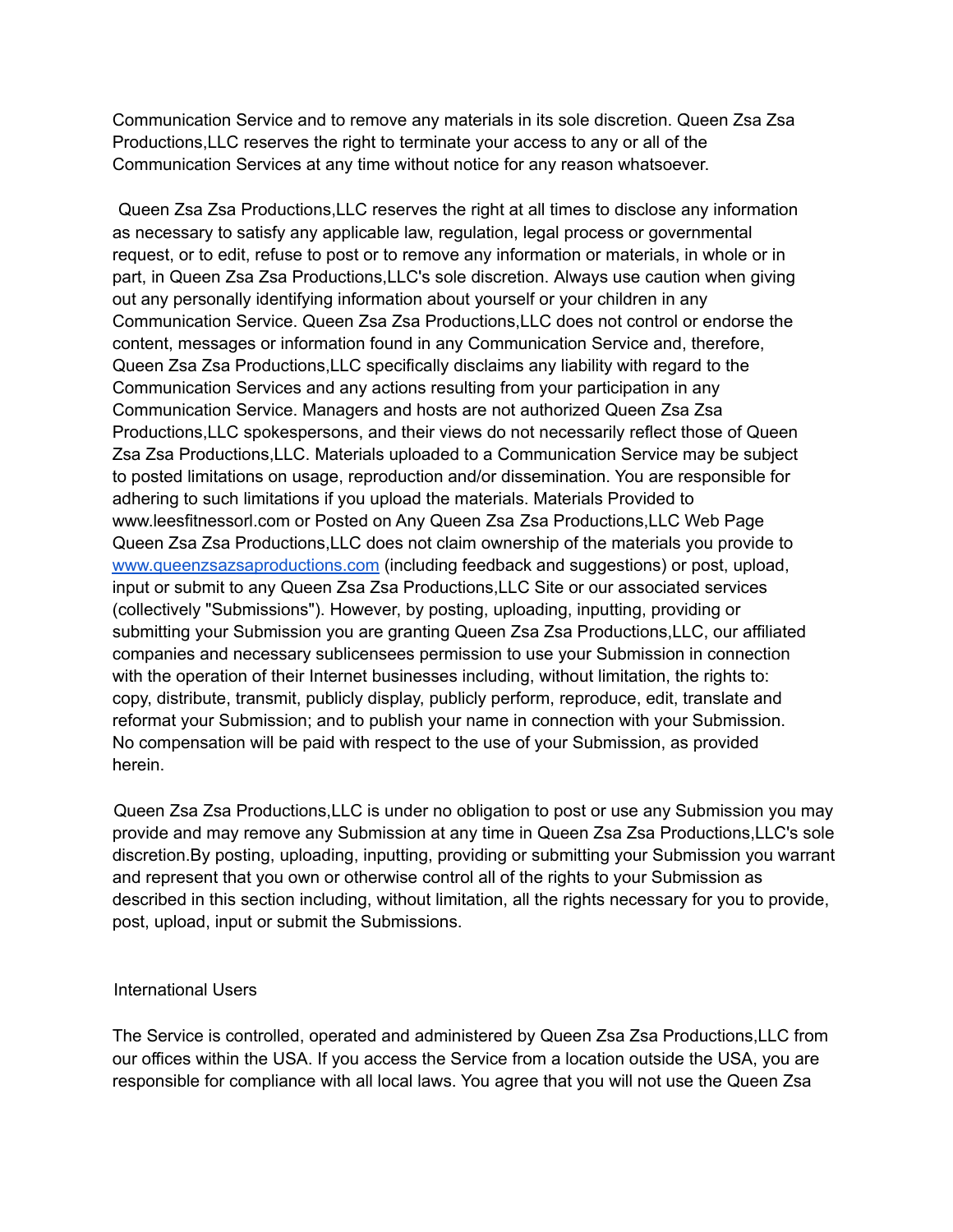Zsa Productions,LLC Content accessed through [www.queenzsazsaproductions.com](http://www.queenzsazsaproductions.com) in any country or in any manner prohibited by any applicable laws, restrictions or regulations.

### Indemnification

You agree to indemnify, defend and hold harmless Queen Zsa Zsa Productions, LLC, its officers, directors, employees, agents and third parties, for any losses, costs, liabilities and expenses (including reasonable attorney's fees) relating to or arising out of your use of or inability to use the Site or services, any user postings made by you, your violation of any terms of this Agreement or your violation of any rights of a third party, or your violation of any applicable laws, rules or regulations. Queen Zsa Zsa Productions,LLC reserves the right, at its own cost, to assume the exclusive defense and control of any matter otherwise subject to indemnification by you, in which event you will fully cooperate with Queen Zsa Zsa Productions,LLC in asserting any available defenses.

## Arbitration

In the event the parties are not able to resolve any dispute between them arising out of or concerning these Terms and Conditions, or any provisions hereof, whether in contract, tort, or otherwise at law or in equity for damages or any other relief, then such dispute shall be resolved only by final and binding arbitration pursuant to the Federal Arbitration Act, conducted by a single neutral arbitrator and administered by the American Arbitration Association, or a similar arbitration service selected by the parties, in a location mutually agreed upon by the parties. The arbitrator's award shall be final, and judgment may be entered upon it in any court having jurisdiction. In the event that any legal or equitable action, proceeding or arbitration arises out of or concerns these Terms and Conditions, the prevailing party shall be entitled to recover its costs and reasonable attorney's fees. The parties agree to arbitrate all disputes and claims in regards to these Terms and Conditions or any disputes arising as a result of these Terms and Conditions, whether directly or indirectly, including Tort claims that are a result of these Terms and Conditions. The parties agree that the Federal Arbitration Act governs the interpretation and enforcement of this provision. The entire dispute, including the scope and enforceability of this arbitration provision shall be determined by the Arbitrator. This arbitration provision shall survive the termination of these Terms and Conditions.

### Class Action Waiver

Any arbitration under these Terms and Conditions will take place on an individual basis; class arbitrations and class/representative/collective actions are not permitted. THE PARTIES AGREE THAT A PARTY MAY BRING CLAIMS AGAINST THE OTHER ONLY IN EACH INDIVIDUAL CAPACITY, AND NOT AS A PLAINTIFF OR CLASS MEMBER IN ANY PUTATIVE CLASS, COLLECTIVE AND/ OR REPRESENTATIVE PROCEEDING, SUCH AS IN THE FORM OF A PRIVATE ATTORNEY GENERAL ACTION AGAINST THE OTHER. Further, unless both you and Queen Zsa Zsa Productions,LLC agree otherwise, the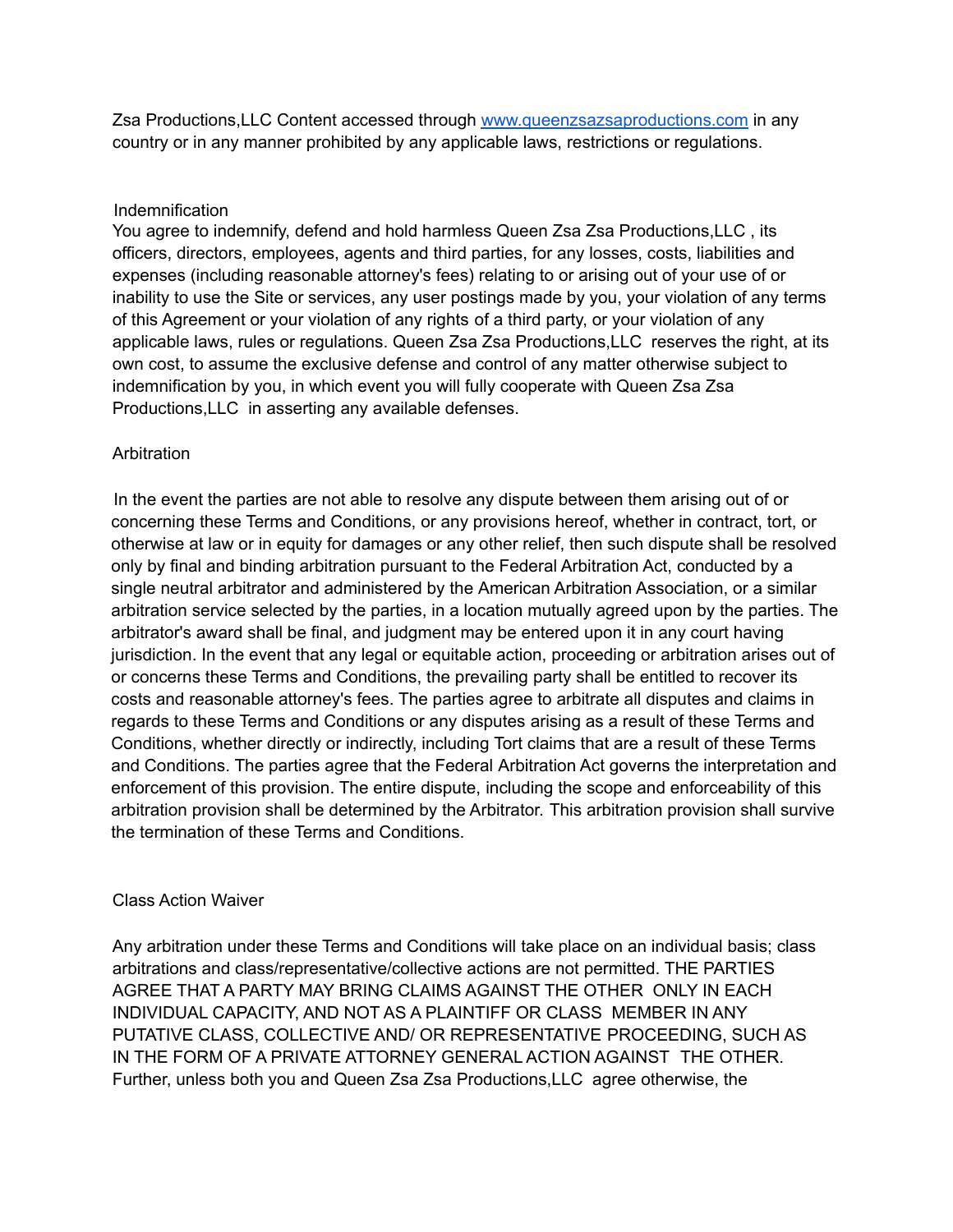arbitrator may not consolidate more than one person's claims, and may not otherwise preside over any form of a representative or class proceeding.

## Liability Disclaimer

THE INFORMATION, SOFTWARE, PRODUCTS, AND SERVICES INCLUDED IN OR AVAILABLE THROUGH THE SITE MAY INCLUDE INACCURACIES OR TYPOGRAPHICAL ERRORS. CHANGES ARE PERIODICALLY ADDED TO THE INFORMATION HEREIN. Queen Zsa Zsa Productions,LLC AND/OR ITS SUPPLIERS MAY MAKE IMPROVEMENTS AND/OR CHANGES IN THE SITE AT ANY TIME. Queen Zsa Zsa Productions,LLC AND/OR ITS SUPPLIERS MAKE NO REPRESENTATIONS ABOUT THE SUITABILITY, RELIABILITY, AVAILABILITY, TIMELINESS, AND ACCURACY OF THE INFORMATION, SOFTWARE, PRODUCTS, SERVICES AND RELATED GRAPHICS CONTAINED ON THE SITE FOR ANY PURPOSE. TO THE MAXIMUM EXTENT PERMITTED BY APPLICABLE LAW, ALL SUCH INFORMATION, SOFTWARE, PRODUCTS, SERVICES AND RELATED GRAPHICS ARE PROVIDED "AS IS" WITHOUT WARRANTY OR CONDITION OF ANY KIND.Queen Zsa Zsa Productions,LLC AND/OR ITS SUPPLIERS HEREBY DISCLAIM ALL WARRANTIES AND CONDITIONS WITH REGARD TO THIS INFORMATION, SOFTWARE, PRODUCTS, SERVICES AND RELATED GRAPHICS, INCLUDING ALL IMPLIED WARRANTIES OR CONDITIONS OF

## MERCHANTABILITY, FITNESS FOR A PARTICULAR PURPOSE, TITLE AND NON INFRINGEMENT.

### Privacy Policy

Protecting your private information is our priority. This Statement of Privacy applies to www.leesfitnessorl.com and Queen Zsa Zsa Productions,LLC and governs data collection and usage. For the purposes of this Privacy Policy, unless otherwise noted, all references to Queen Zsa Zsa Productions,LLC include [www.queenzsazsaproductions.comT](http://www.queenzsazsaproductions.com)he Queen Zsa Zsa Productions,LLC virtual platform is a ecommerce site. By using the Queen Zsa Zsa Productions,LLC virtual platform, you consent to the data practices described in this statement.

# Collection of your Personal Information

In order to better provide you with products and services offered on our Site, Queen Zsa Zsa Productions,LLC may collect personally identifiable information, such as your:

If you purchase Queen Zsa Zsa Productions,LLC's products and services, we collect billing and credit card information. This information is used to complete the purchase transaction. Please keep in mind that if you directly disclose personally identifiable information or personally sensitive data through Queen Zsa Zsa Productions,LLC's public message boards, this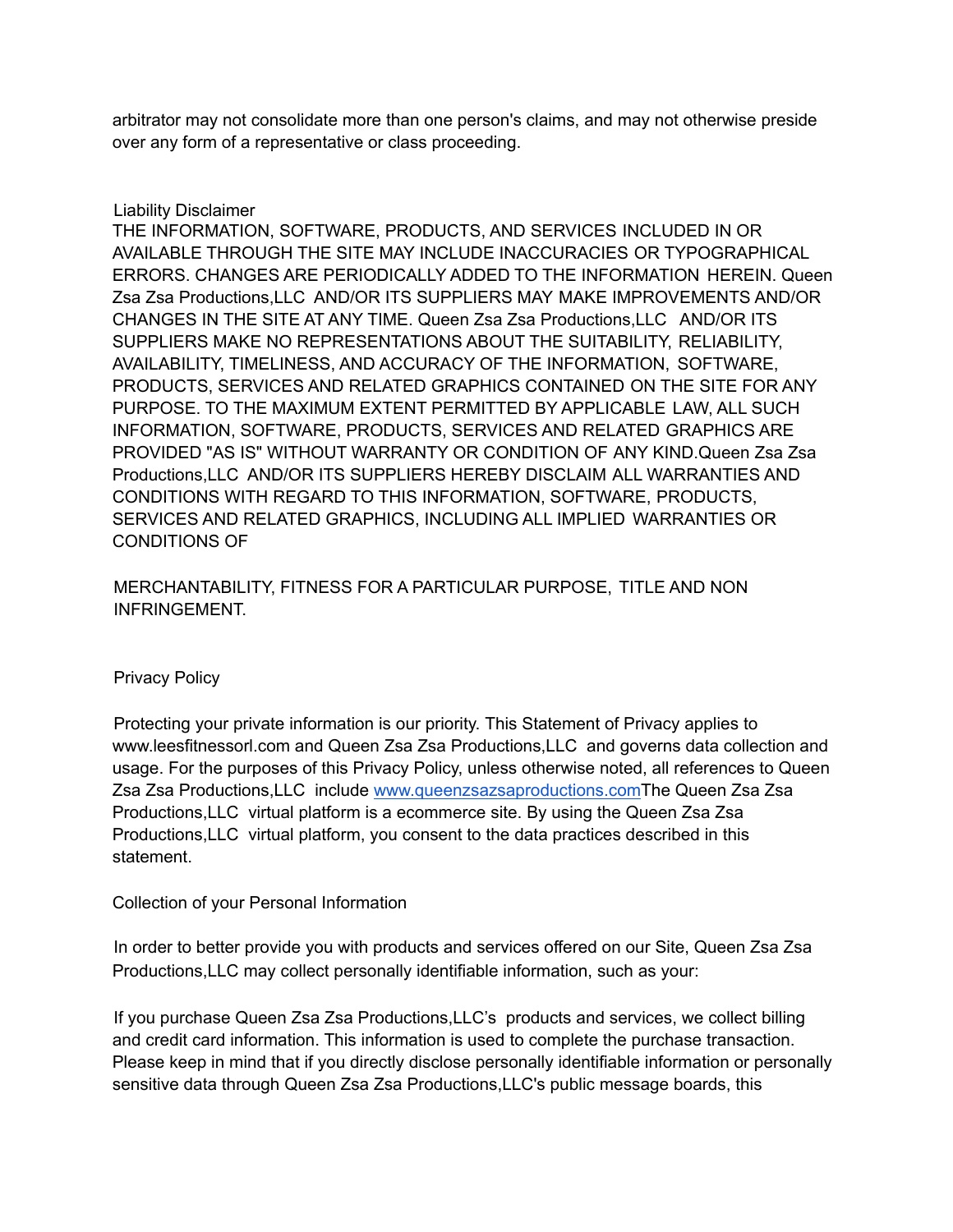information may be collected and used by others. We do not collect any personal information about you unless you voluntarily provide it to us. However, you may be required to provide certain personal information to us when you elect to use certain products or services available on the Site. These may include: (a) registering for an account on our Site; (b) entering a sweepstakes or a contest sponsored by us or one of our partners; (c) signing up for special offers from selected third parties; (d) sending us an email message; (e) submitting your credit card or other payment information when ordering and purchasing products and services on our Site. To with, we will use your information for, but not limited to, communicating with you in relation to services and/or products you have requested from us. We also may gather additional personal or non-personal information in the future. Use of your Personal Information Queen Zsa Zsa Productions,LLC collects and uses your personal information to operate its virtual platform(s) and deliver the services you have requested. Queen Zsa Zsa Productions,LLC may also use your personally identifiable information to inform you of other products or services available from Queen Zsa Zsa Productions,LLC and its affiliates.

## Sharing Information with Third Parties

Queen Zsa Zsa Productions,LLC does not sell, rent or lease its customer lists to third parties.

- First and Last Name
- Mailing Address
- E-mail Address
- Phone Number

Queen Zsa Zsa Productions,LLC may share data with trusted partners to help perform statistical analysis, send you email or postal mail, provide customer support, or arrange for deliveries. All such third parties are prohibited from using your personal information except to provide these services to Queen Zsa Zsa Productions,LLC, and they are required to maintain the confidentiality of your information. Queen Zsa Zsa Productions,LLC may disclose your personal information, without notice, if required to do so by law or in the good faith belief that such action is necessary to: (a) conform to the edicts of the law or comply with legal process served on Queen Zsa Zsa Productions,LLC or the site; (b) protect and defend the rights or property of Queen Zsa Zsa Productions,LLC; and/or (c) act under exigent circumstances to protect the personal safety of users of Queen Zsa Zsa Productions,LLC, or the public.

# Tracking User Behavior

Queen Zsa Zsa Productions,LLC may keep track of the virtual platforms and pages our users visit within Queen Zsa Zsa Productions,LLC, in order to determine what Queen Zsa Zsa Productions,LLC services are the most popular. This data is used to deliver customized content and advertising withinQueen Zsa Zsa Productions,LLC to customers whose behavior indicates that they are interested in a particular subject area. Automatically Collected Information Information about your computer hardware and software may be automatically collected by Queen Zsa Zsa Productions,LLC. This information can include: your IP address,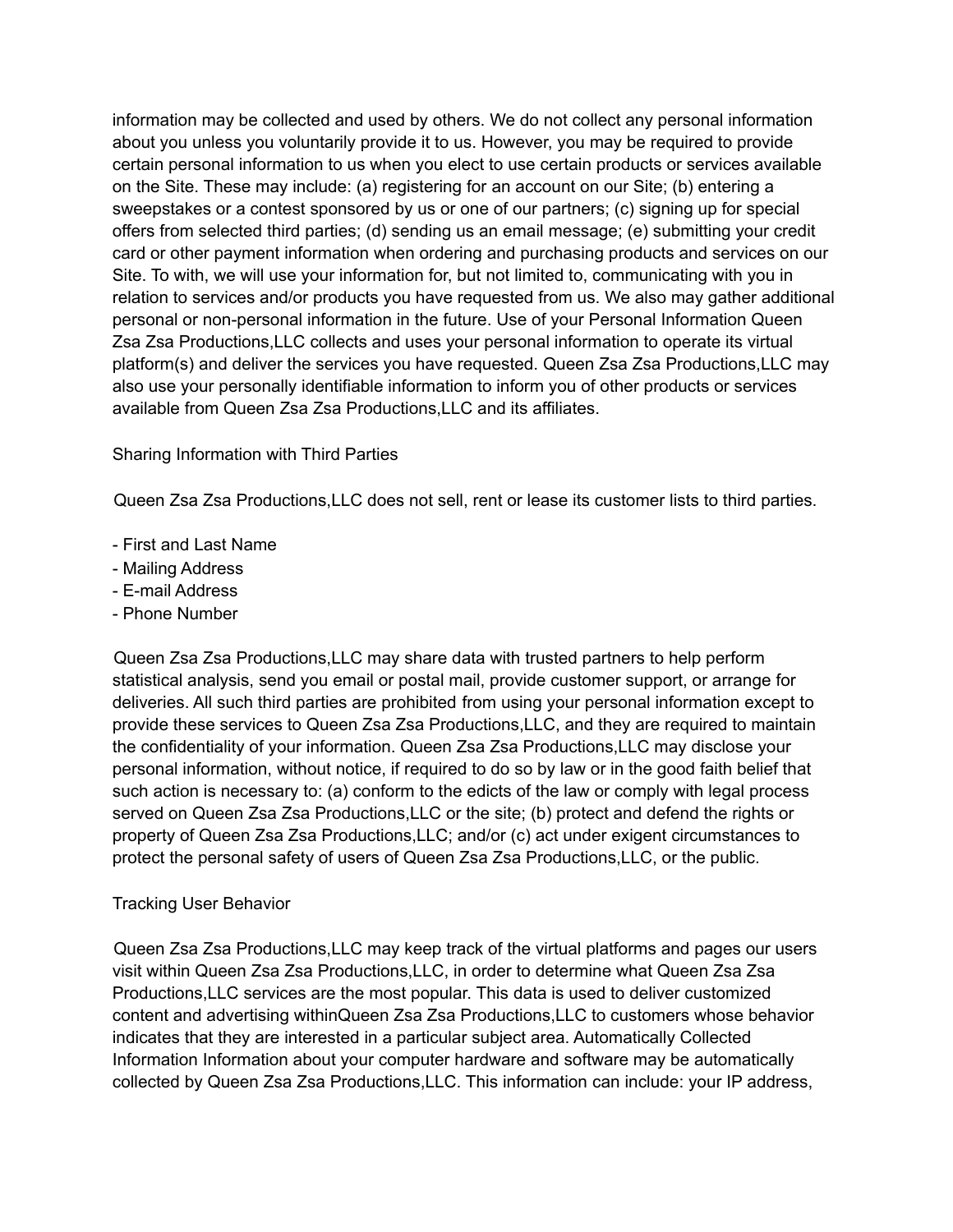browser type, domain names, access times and referring virtual platform addresses. This information is used for the operation of the service, to maintain quality of the service, and to provide general statistics regarding use of the Queen Zsa Zsa Productions,LLC virtual platform.Use of Cookies Queen Zsa Zsa Productions,LLC virtual platform may use "cookies" to help you personalize your online experience. A cookie is a text file that is placed on your hard disk by a web page server. Cookies cannot be used to run programs or deliver viruses to your computer. Cookies are uniquely assigned to you, and can only be read by a web server in the domain that issued the cookie to you.

One of the primary purposes of cookies is to provide a convenience feature to save you time. The purpose of a cookie is to tell the Web server that you have returned to a specific page. For example, if you personalize Queen Zsa Zsa Productions,LLC pages, or register with Queen Zsa Zsa Productions,LLC site or services, a cookie helps Queen Zsa Zsa Productions,LLC to recall your specific information on subsequent visits. This simplifies the process of recording your personal information, such as billing addresses, shipping addresses, and so on. When you return to the same Queen Zsa Zsa Productions,LLC virtual platform, the information you previously provided can be retrieved, so you can easily use the Queen Zsa Zsa Productions,LLC features that you customized. You have the ability to accept or decline cookies. Most Web browsers automatically accept cookies, but you can usually modify your browser setting to decline cookies if you prefer. If you choose to decline cookies, you may not be able to fully experience the interactive features of the Queen Zsa Zsa Productions,LLC services or virtual platforms you visit.

### Links

This virtual platform contains links to other sites. Please be aware that we are not responsible for the content or privacy practices of such other sites. We encourage our users to be aware when they leave our site and to read the privacy statements of any other site that collects personally identifiable information.

Security of your Personal Information

Queen Zsa Zsa Productions,LLC secures your personal information from unauthorized access, use, or disclosure.

Queen Zsa Zsa Productions,LLC uses the following methods for this purpose:

When personal information (such as a credit card number) is transmitted to other virtual platforms, it is protected through the use of encryption, such as the Secure Sockets Layer (SSL) protocol. We strive to take appropriate security measures to protect against unauthorized access to or alteration of your personal information. Unfortunately, no data transmission over the Internet or any wireless network can be guaranteed to be 100% secure. As a result, while we strive to protect your personal information, you acknowledge that: (a) there are security and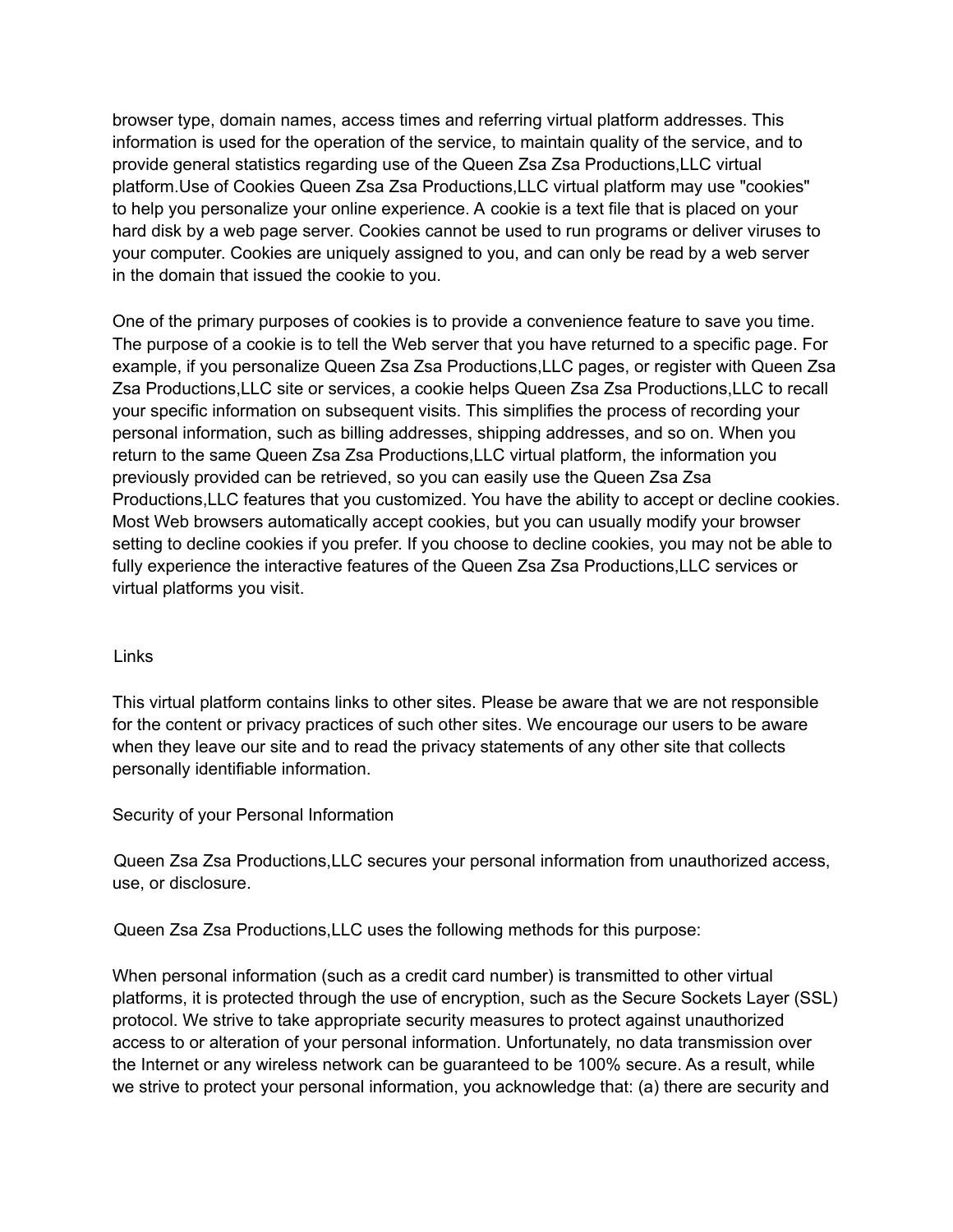privacy limitations inherent to the Internet which are beyond our control; and (b) security, integrity, and privacy of any and all information and data exchanged between you and us through this Site cannot be guaranteed. Right to Deletion

Subject to certain exceptions set out below, on receipt of a verifiable request from you, we will:

Please note that we may not be able to comply with requests to delete your personal information if it is necessary to:

### - SSL Protocol

Delete your personal information from our records; and Direct any service providers to delete your personal information from their records.

Complete the transaction for which the personal information was collected, fulfill the terms of a written warranty or product recall conducted in accordance with federal law, provide a good or service requested by you, or reasonably anticipated within the context of our ongoing business relationship with you, or otherwise perform a contract between you and us; Detect security incidents, protect against malicious, deceptive, fraudulent, or illegal activity; or prosecute those responsible for that activity; Debug to identify and repair errors that impair existing intended functionality; Exercise free speech, ensure the right of another consumer to exercise his or her right of free speech, or exercise another right provided for by law; Comply with the California Electronic Communications Privacy Act; Engage in public or peer-reviewed scientific, historical, or statistical research in the public interest that adheres to all other applicable ethics and privacy laws, when our deletion of the information is likely to render impossible or seriously impair the achievement of such research, provided we have obtained your informed consent; Enable solely internal uses that are reasonably aligned with your expectations based on your relationship with us; Comply with an existing legal obligation; or

Otherwise use your personal information, internally, in a lawful manner that is compatible with the context in which you provided the information.

### Children Under Thirteen

Queen Zsa Zsa Productions,LLC does not knowingly collect personally identifiable information from children under the age of thirteen. If you are under the age of thirteen, you must ask your parent or guardian for permission to use this virtual platform.

### E-mail Communications

From time to time, Queen Zsa Zsa Productions,LLC may contact you via email for the purpose of providing announcements, promotional offers, alerts, confirmations, surveys, and/or other general communication. If you would like to stop receiving marketing or promotional communications via email from Queen Zsa Zsa Productions,LLC, you may opt out of such